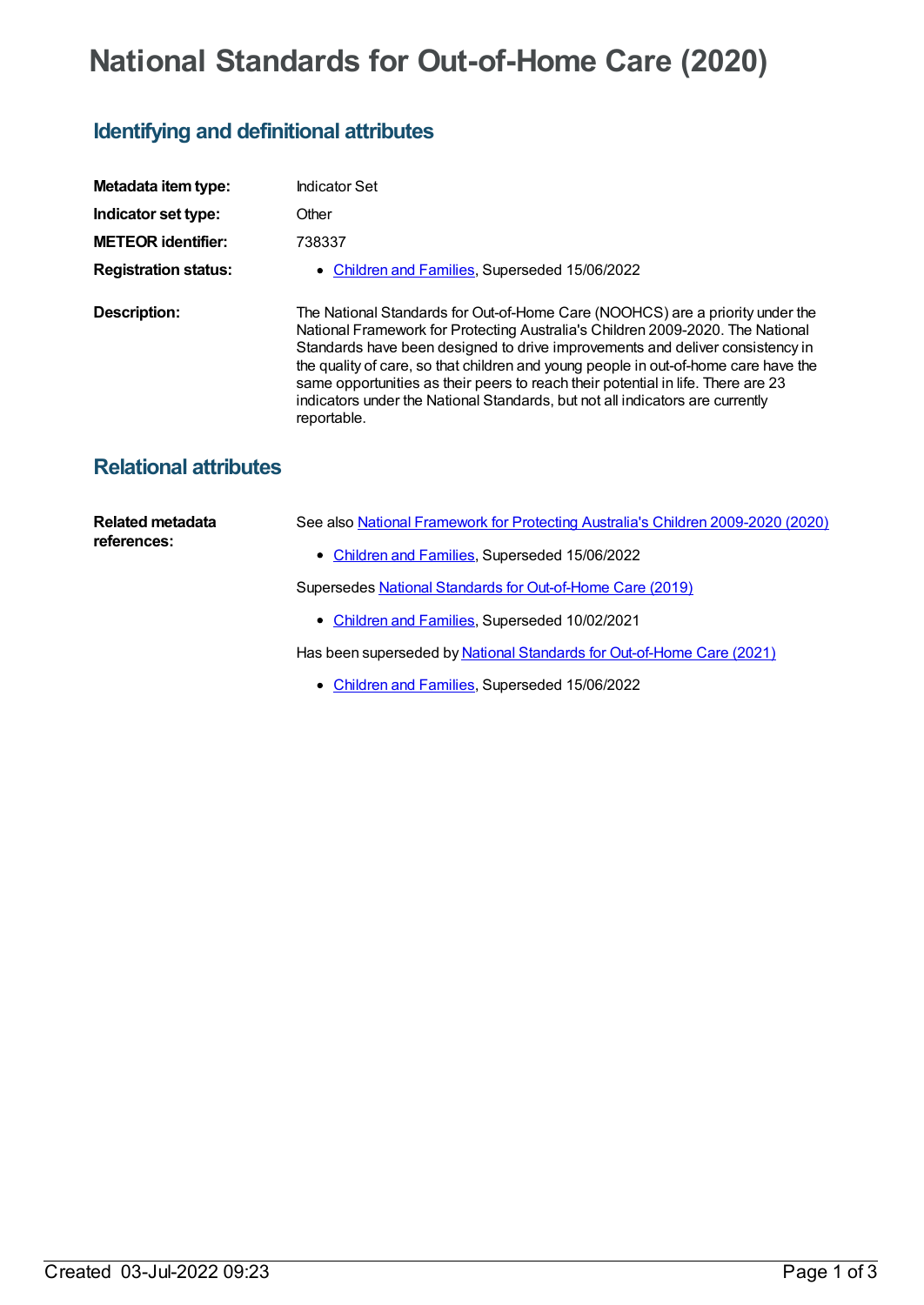| Indicators linked to this |  |  |
|---------------------------|--|--|
| Indicator set:            |  |  |

National Standards for Out-of-Home Care: Indicator [1.1–Stability,](https://meteor.aihw.gov.au/content/738339) 2020 [Children](https://meteor.aihw.gov.au/RegistrationAuthority/17) and Families, Superseded 15/06/2022

National Standards for [Out-of-Home](https://meteor.aihw.gov.au/content/738341) Care: Indicator 1.2–Safety, 2020 [Children](https://meteor.aihw.gov.au/RegistrationAuthority/17) and Families, Superseded 15/06/2022

National Standards for [Out-of-Home](https://meteor.aihw.gov.au/content/738343) Care: Indicator 1.3–Sense of security, 2020 [Children](https://meteor.aihw.gov.au/RegistrationAuthority/17) and Families, Superseded 15/06/2022

National Standards for [Out-of-Home](https://meteor.aihw.gov.au/content/738345) Care: Indicator 1.4–Stability during the year, 2020 [Children](https://meteor.aihw.gov.au/RegistrationAuthority/17) and Families, Superseded 15/06/2022

National Standards for Out-of-Home Care: Indicator [10.1–Cultural](https://meteor.aihw.gov.au/content/738347) support plans, 2020

[Children](https://meteor.aihw.gov.au/RegistrationAuthority/17) and Families, Superseded 15/06/2022

National Standards for [Out-of-Home](https://meteor.aihw.gov.au/content/738349) Care: Indicator 10.2–Sense of community, 2020 [Children](https://meteor.aihw.gov.au/RegistrationAuthority/17) and Families, Superseded 15/06/2022

National Standards for Out-of-Home Care: Indicator [11.1–Significant](https://meteor.aihw.gov.au/content/738351) person, 2020

[Children](https://meteor.aihw.gov.au/RegistrationAuthority/17) and Families, Superseded 15/06/2022 National Standards for [Out-of-Home](https://meteor.aihw.gov.au/content/738353) Care: Indicator 12.1–Foster care households,

2020

[Children](https://meteor.aihw.gov.au/RegistrationAuthority/17) and Families, Superseded 15/06/2022

National Standards for [Out-of-Home](https://meteor.aihw.gov.au/content/738355) Care: Indicator 12.2–Foster carer household numbers, 2020 [Children](https://meteor.aihw.gov.au/RegistrationAuthority/17) and Families, Superseded 15/06/2022

National Standards for [Out-of-Home](https://meteor.aihw.gov.au/content/738357) Care: Indicator 12.3–Carer support, 2020 [Children](https://meteor.aihw.gov.au/RegistrationAuthority/17) and Families, Superseded 15/06/2022

National Standards for Out-of-Home Care: Indicator [13.1–Leaving](https://meteor.aihw.gov.au/content/738359) care plans, 2020

[Children](https://meteor.aihw.gov.au/RegistrationAuthority/17) and Families, Superseded 15/06/2022

National Standards for Out-of-Home Care: Indicator [13.2–Leaving](https://meteor.aihw.gov.au/content/738361) care, 2020 [Children](https://meteor.aihw.gov.au/RegistrationAuthority/17) and Families, Superseded 15/06/2022

National Standards for Out-of-Home Care: Indicator [2.1–Participation,](https://meteor.aihw.gov.au/content/738363) 2020 [Children](https://meteor.aihw.gov.au/RegistrationAuthority/17) and Families, Superseded 15/06/2022

National Standards for Out-of-Home Care: Indicator [3.1–Placement](https://meteor.aihw.gov.au/content/738365) of Indigenous children, 2020 [Children](https://meteor.aihw.gov.au/RegistrationAuthority/17) and Families, Superseded 15/06/2022

National Standards for [Out-of-Home](https://meteor.aihw.gov.au/content/738367) Care: Indicator 4.1–Case plans, 2020 [Children](https://meteor.aihw.gov.au/RegistrationAuthority/17) and Families, Superseded 15/06/2022

National Standards for Out-of-Home Care: Indicator [8.1–Community](https://meteor.aihw.gov.au/content/738369) activity, 2020 [Children](https://meteor.aihw.gov.au/RegistrationAuthority/17) and Families, Superseded 15/06/2022

National Standards for [Out-of-Home](https://meteor.aihw.gov.au/content/738371) Care: Indicator 9.1–Kinship placement, 2020 [Children](https://meteor.aihw.gov.au/RegistrationAuthority/17) and Families, Superseded 15/06/2022

National Standards for [Out-of-Home](https://meteor.aihw.gov.au/content/738373) Care: Indicator 9.2–Family connection, 2020 [Children](https://meteor.aihw.gov.au/RegistrationAuthority/17) and Families, Superseded 15/06/2022

National Standards for [Out-of-Home](https://meteor.aihw.gov.au/content/738375) Care: Indicator 9.3–Family contact, 2020 [Children](https://meteor.aihw.gov.au/RegistrationAuthority/17) and Families, Superseded 15/06/2022

## **Collection and usage attributes**